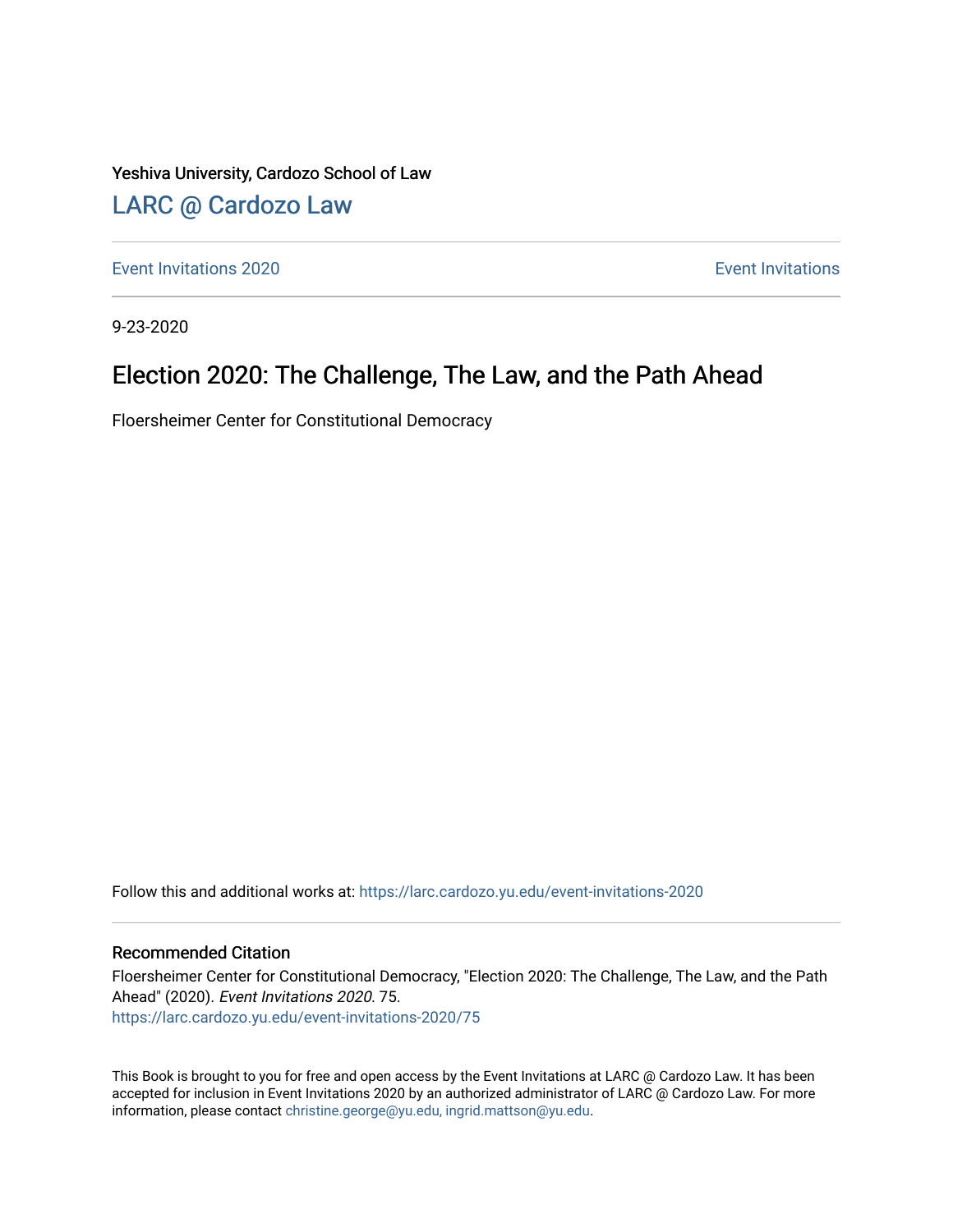RDOZO LAV

**Floersheimer Center for Constitutional Democracy** 

> **Election 2020: The Challenge, The Law, and the Path Ahead Wednesday, September 23, 2020 5:00 - 6:30 p.m.**

Join us in hearing from a panel of nationally known election law experts about the latest developments in a busy season of election litigation and the many challenges surrounding the 2020 vote.

## **SPEAKERS**

Rick Hasen *Chancellor's Professor of Law and Political Science,*

*University of California, Irvine*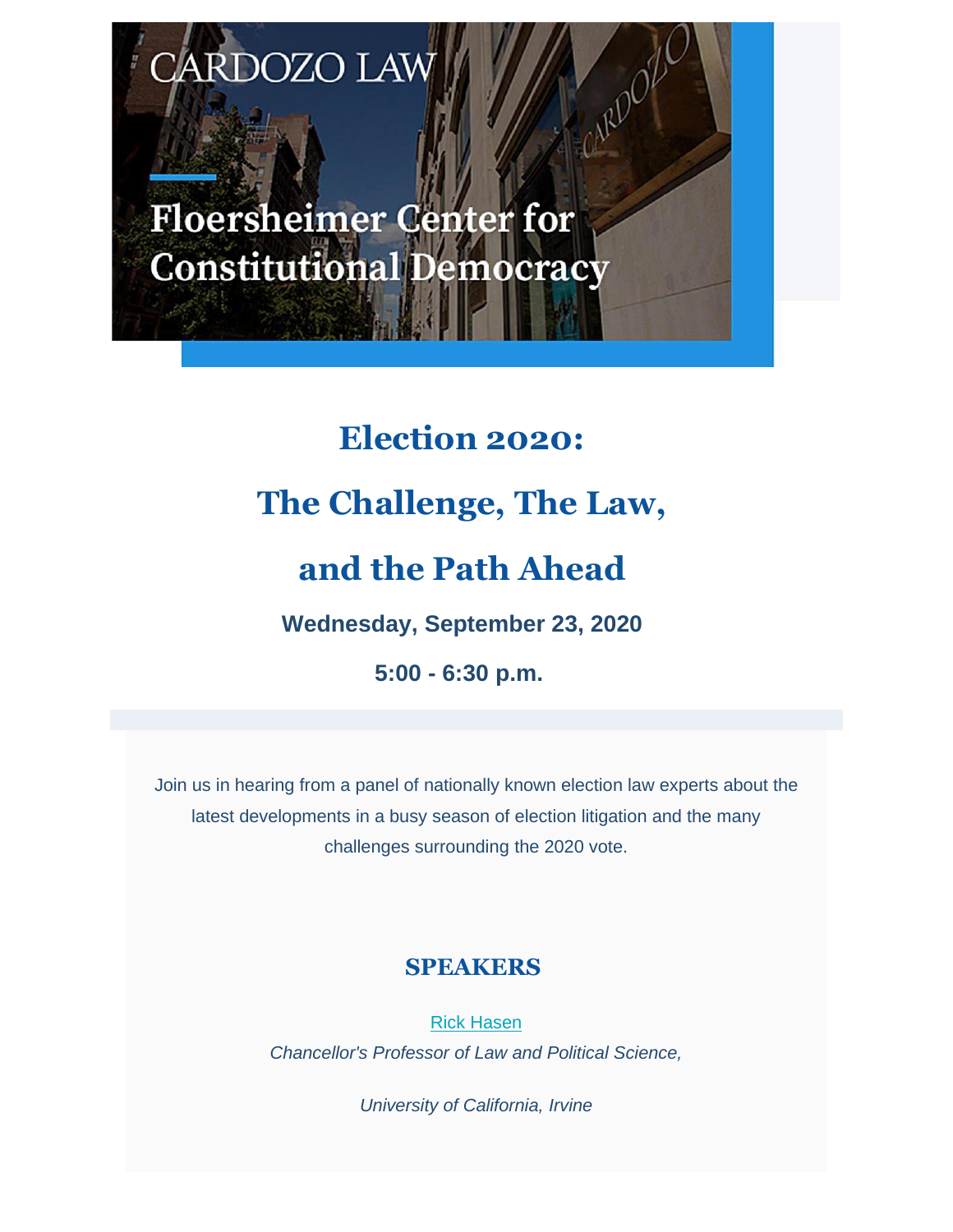Janai Nelson

*Associate Director-Counsel,*

*NAACP Legal Defense and Educational Fund, Inc. (LDF)*

#### Daniel Tokaji

*Fred W. & Vi Miller Dean and Professor of Law,*

*University of Wisconsin Law School*

### **MODERATORS**

#### Michelle Adams

*Professor of Law and Co-Director, Floersheimer Center for Constitutional Democracy, Cardozo Law School*

#### Deborah Pearlstein

*Professor of Law and Co-Director, Floersheimer Center for Constitutional Democracy, Cardozo Law School*

**Please pre-register using the link below and you will receive the webinar link prior to the event.**

REGISTER HERE